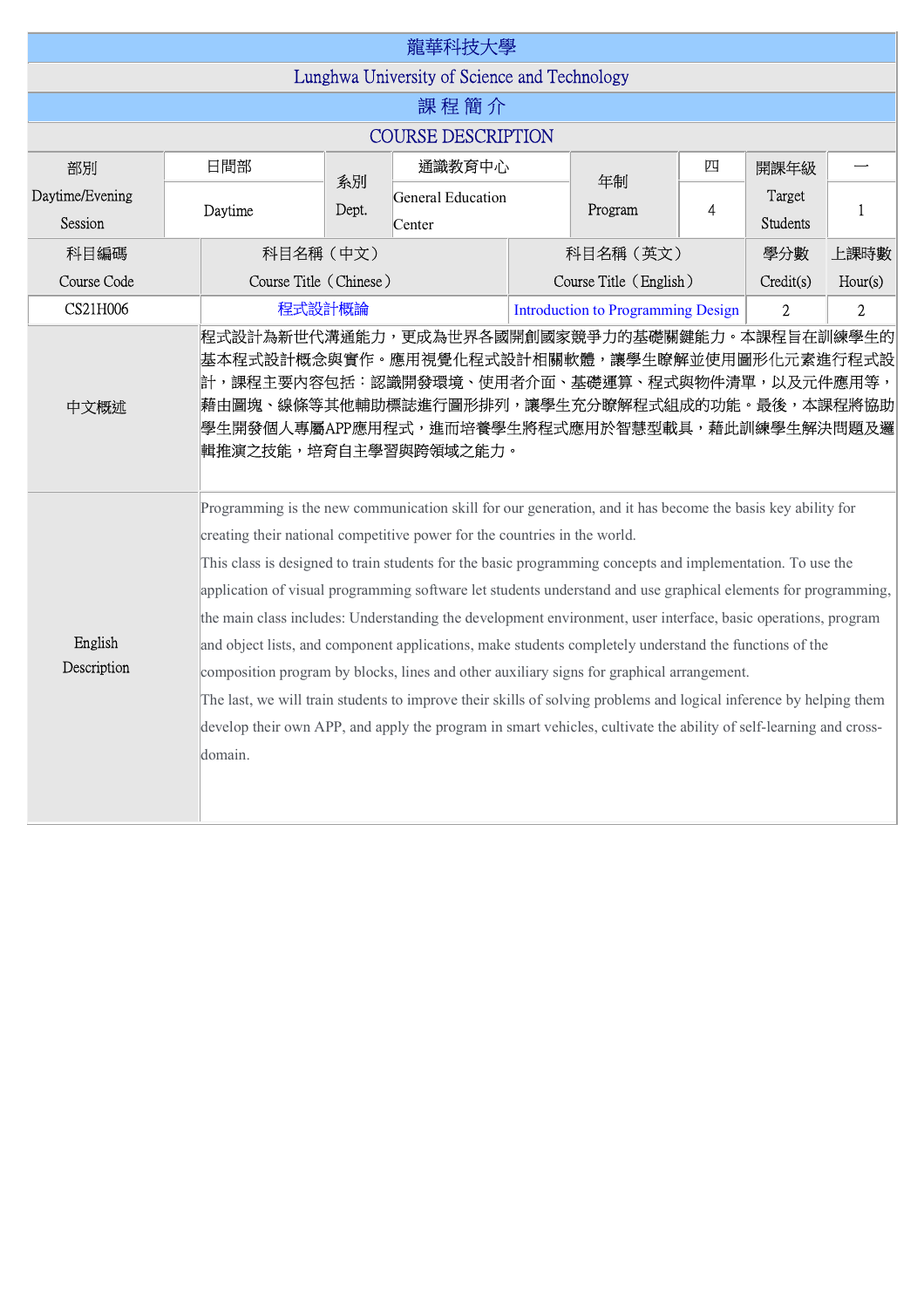# 表 **A10-1** 一般共同及專業理論課程綱要表

## 系科名稱:通識教育中心

### 科目名稱: 程式設計概論

#### 英文科目名稱:**Introduction to Computer Programming**

學年、學期、學分數: |第一學年、第一或第二學期、2學分

先修科目或先備能力: 無

## 教學目標:

1. 瞭解並應用程式設計相關軟體之圖形化元素進行程式設計。(知識 K:14/32=43.75%)  $2. 1.4$ 備解決問題、邏輯推演之技能,並應用於智慧型載具。(技能 S: 17/32=53.12%)  $3.$  培育自主學習與跨領域之實作能力。(態度 A:1/32=3.13%)

#### 教材大綱:

| 單元主題    | 内容綱要             | 教學參<br>考節數 | 備註 |
|---------|------------------|------------|----|
| 課程介紹    | 1. 職場倫理個案說明(A)   | A:1        |    |
|         | 2. 程式設計概論課程簡介(K) | K:1        |    |
| 認識開發環境  | 1. 認識程式開發環境 (K)  | K:1        |    |
|         | 2. 安裝相關軟體 (S)    | S:1        |    |
| 使用者介面   | 標籤、文字盒、按鈕等相關使用   | S:6        |    |
|         | 者介面之應用 (S)       |            |    |
| 基礎運算之認識 | 變數宣告與基礎運算(K)     | K:4        |    |
| 流程控制    | 判斷式與迴圈 (K)       | K:4        |    |
| 程式與物件清單 | 1. 函式設計 (K)      | K:4        |    |
|         | 2. 清單應用 (S)      | S:4        |    |
| 元件應用    | 多媒體、網路、資料庫、繪圖等   | S:6        |    |
|         | 相關元件之設計應用 (S)    |            |    |

※教學目標(歸納為三項):分別為知識(Knowledge)、技能(Skills)、態度(Attitudes) 各一

※單元主題:為各知能之彙整

※內容網要:為各項知能即一般知識、職業知識、態度;專業技術安全知識;專業基礎知 識加上補充之知能(表 A8 中未列,但為達知識或技能的完整性且課程中需教授之能力), 撰寫方式係以不含動詞的知能內容方式呈現

※三者之關係:教學目標>單元主題>內容網要

※本課程將培養學生下列能力:

1.確認、分析和解決實務技術問題的能力

2.具備網路、行動相關技術應用能力

3. 解決問題及邏輯推演之技能,培育自主學習與跨領域能力。